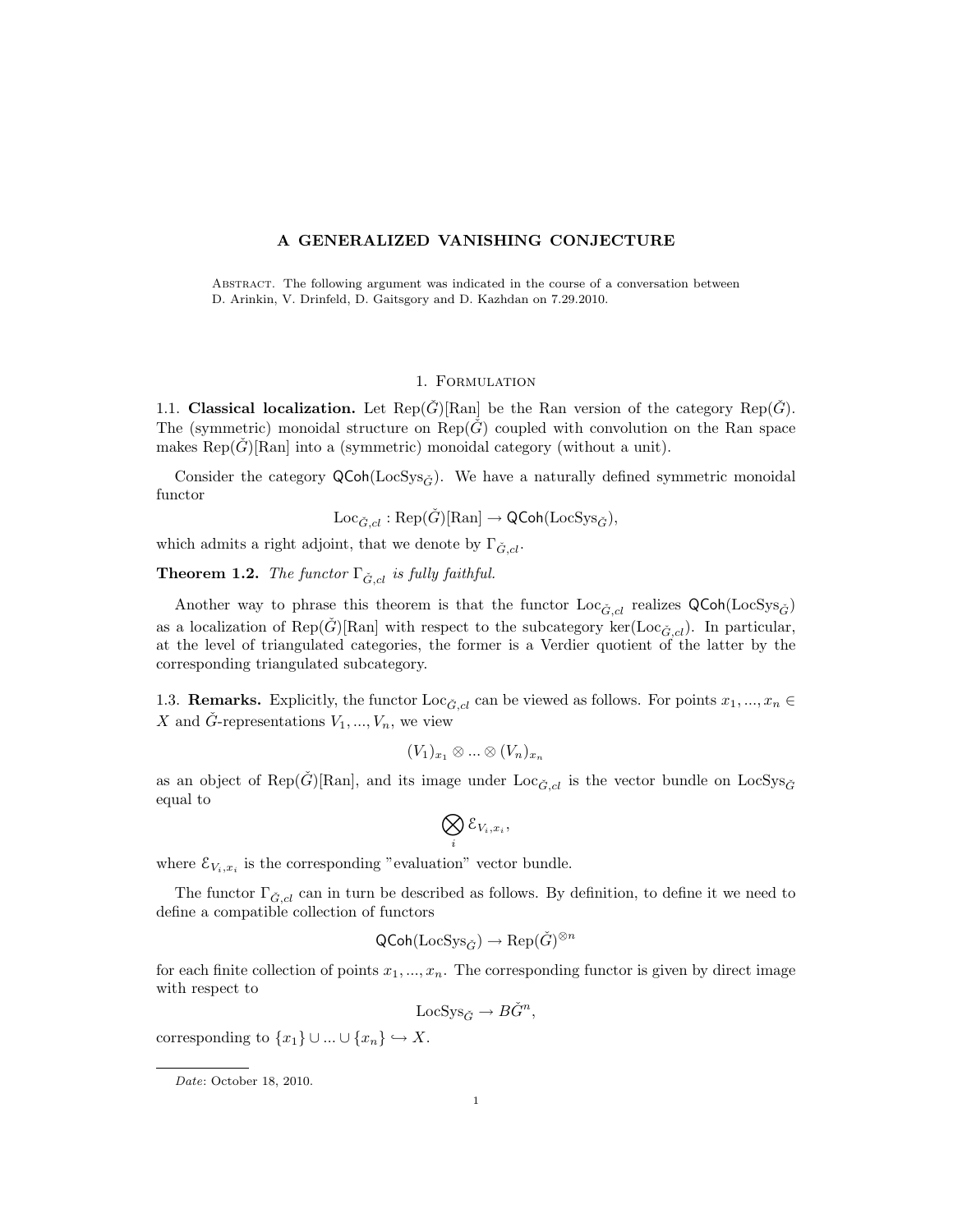1.4. **Remarks.** In fact, the above situation isn't specific to the stack  $\overrightarrow{BG}$ . Given any Artin stack  $\mathcal Z$  over X equipped with a connection, we can consider the corresponding category  $\mathsf{QCoh}(\mathcal{Z}_{\text{Ran}})$  and the functors

 $Loc_{\mathcal{Z}} : \mathsf{QCoh}(\mathcal{Z}_{\mathrm{Ran}}) \rightleftarrows \mathsf{QCoh}(\mathrm{Sect}_{\nabla}(X, \mathcal{Z})),$ 

where  $Sect_{\nabla}(X, \mathcal{Z})$  is the stack of horizontal sections of  $\mathcal{Z}$ .

It is likely that Theorem 1.2 holds, as is, in this more general context.

1.5. Action on Bun<sub>G</sub>. Hecke functors give rise to a monoidal action of the category  $Rep(G)[\text{Ran}]$  on  $D(\text{Bun}_G)$ , denoted

$$
\mathcal{F} \in \text{Rep}(\check{G})[\text{Ran}], \mathcal{M} \in D(\text{Bun}_G) \mapsto \mathcal{F} \star \mathcal{M}.
$$

The generalized vanishing conjecture reads as follows:

**Conjecture 1.6.** The action of  $\text{Rep}(\check{G})[\text{Ran}]$  on  $D(\text{Bun}_G)$  factors through

 $Loc_{\check{G}cl} : \text{Rep}(\check{G})[\text{Ran}] \to \text{QCoh}(\text{LocSys}_{\check{G}}).$ 

In particular, Conjecture 1.6 endows  $D(\text{Bun}_G)$  with a structure of category *over* the stack  $LocSys_{\check{C}}$ .

1.7. Reformulations. Tautologically, Conjecture 1.6 can be reformulated as a statement that for  $\mathfrak{F} \in \text{Rep}(\tilde{G})[\text{Ran}]$  with  $\text{Loc}_{\tilde{G},cl}(\mathfrak{F})=0$ , we have

$$
\mathcal{F} \star \mathcal{M} = 0
$$

for all  $\mathcal{M} \in D(\text{Bun}_G)$ .

In addition, according to [BoD], the statement of Conjecture 1.6 is equivalent to just one isomorphism, namely, that the natural morphism

$$
\mathbf{1}_{\text{Rep}(\check{G})[\text{Ran}]} \to \Gamma_{\check{G},cl}(\mathcal{O}_{\text{LocSys}_{\check{G}}})
$$

induces an isomorphism when acting on  $D(\text{Bun}_G)$  by Hecke functors.

Conjecture 1.6 also implies (and is equivalent to) the "spectral projector" conjecture of A. Beilinson:

Corollary 1.8. The assignment

$$
\mathcal{F} \in \mathsf{QCoh}(\mathrm{LocSys}_{\check{G}}), \mathcal{M} \in D(\mathrm{Bun}_G) \mapsto \Gamma_{\check{G},cl}(\mathcal{F}) \star \mathcal{M}
$$

defines a monoidal action of  $\mathsf{QCoh}(\mathrm{LocSys}_{\check{G}})$  on  $D(\mathrm{Bun}_G)$ .

1.9. Relation to the vanishing conjecture for  $GL_n$ . Let  $G = GL_n$ , in which case  $\check{G} \simeq GL_n$ , and let  $\sigma$  be an irreducible m-dimensional local system on X. Let  $V_n$  be the standard ndimensional representation of  $GL_n$ . For an integer d we can consider  $(V_n \otimes \sigma)^{(d)}$  as an object of  $\text{Rep}(\hat{G})[\text{Ran}].$ 

The main theorem of [Ga] asserts that the Hecke action of  $(V_n \otimes \sigma)^{(n)}$  on  $D(\text{Bun}_G)$  denoted in loc.cit. by  $Av^d_{\sigma}$ , vanishes, provided that  $d > (2g - 2) \cdot m \cdot n$ .

We note, however, that the above result follows immediately from Conjecture 1.6. Indeed, the assumptions on  $\sigma$  and d imply that

$$
\mathrm{Loc}_{\check{G},cl}((V_n \otimes \sigma)^{(d)}) = 0.
$$

As was pointed out by S. Lysenko, there are similar statements that one can make for an arbitrary G. Indeed, let V be a  $\tilde{G}$ -representation, and  $\sigma$  an irreducible local system of rank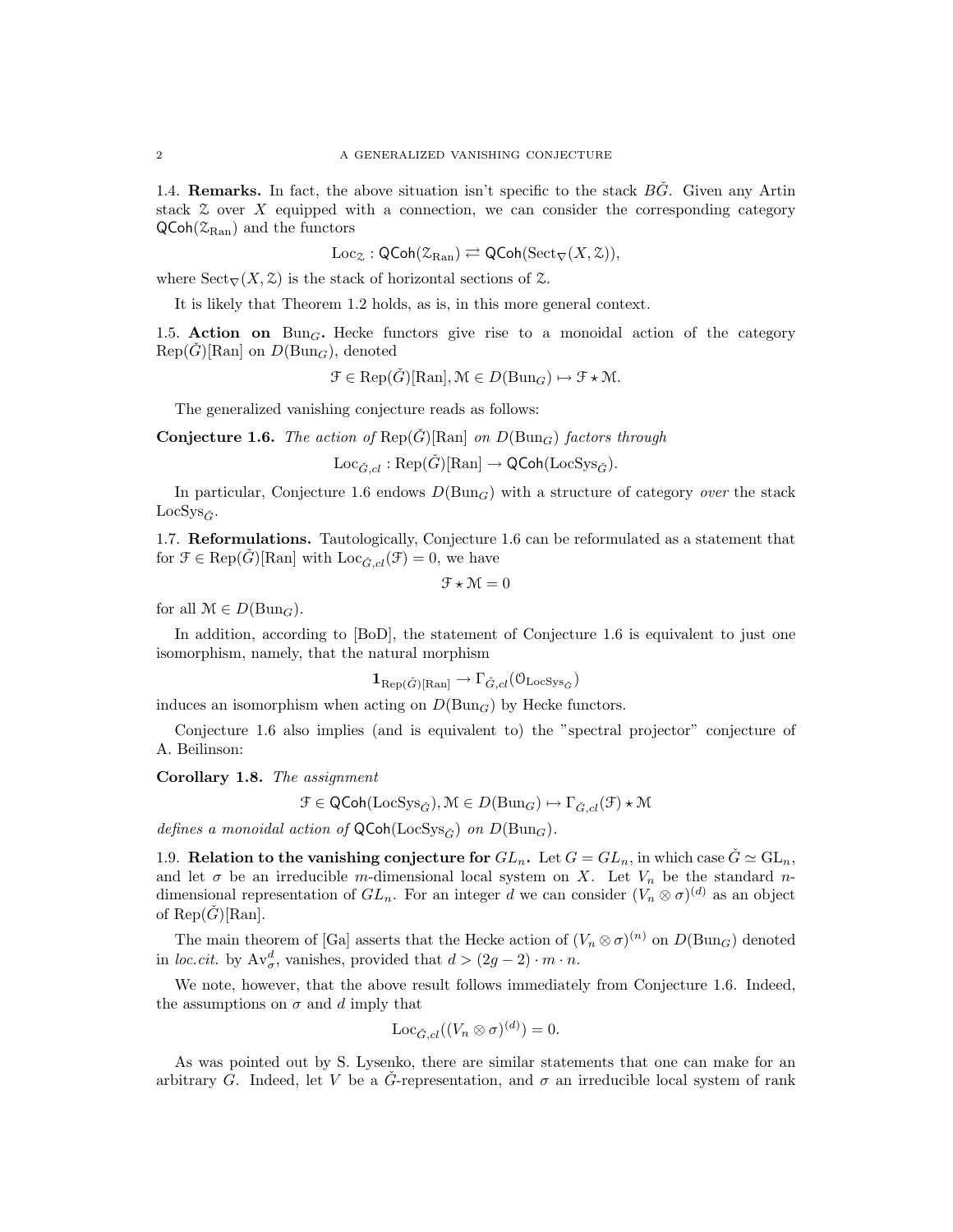$> dim(V)$ . Then Conjecture 1.6 implies that the Hecke functor  $(V_n \otimes \sigma)^{(d)}$  acting on  $D(Bun_G)$ will again vanish for  $d > (2g-2) \cdot \text{rk}(\sigma) \cdot \dim(V)$ . We do not know how to prove this statement in the context of  $\ell$ -adic sheaves.

1.10. The idea of proof. The main idea suggested by Drinfeld is that there are "many" Dmodules on  $Bun<sub>G</sub>$ , whose behavior with respect to Hecke functors we can control. Namely, these are D-modules obtained by localization from critical level representations.

Of course, the construction of a D-module by localization ultimately boils down to defining it by "generators and relation". It is this ability that makes the D-module case easier.

### 2. Localization at the critical level

2.1. Kazhdan-Lusztig category. Let  $KL_{G,crit}$  be the Kazhdan-Lusztig category at the critical level, i.e., the category of  $G[[t]]$ -equivariant representations of the Kac-Moody algebra  $\hat{g}_{crit}$ . We denote by  $KL_{G,crit}[\text{Ran}]$  its Ran version.

We have the localization functor

$$
Loc_{G,crit} : KL_{G,crit}[Ran] \to D(Bun_G).
$$

We'll deduce Conjecture 1.6 from the following statement:

**Main Lemma 2.2.** For  $\mathcal{F} \in \text{ker}(\text{Loc}_{\tilde{G},cl})$  and  $\mathcal{M} \in \text{KL}_{G,crit}[\text{Ran}]$  we have

$$
\mathcal{F} \star \text{Loc}_{G,crit}(\mathcal{M}) = 0.
$$

As we shall see, Main Lemma 2.2 is an easy corollary of (a generalization of) the main theorem in [BD].

2.3. Proof of Main Lemma 2.2. To simplify the notation, let us fix points  $x_1, ..., x_n \in X$ and consider the corresponding functor

$$
Loc_{G,crit,x_1,\ldots,x_n} : KL_{G,crit,x_1} \otimes \ldots \otimes KL_{G,crit,x_n} \to D(Bun_G).
$$

For each *i* let  $Op_{\tilde{G},x_i}^{\text{m.f.}}$  denote the ind-scheme of monodromy-free  $\check{G}$ -opers on the formal disc around  $x_i$ . According to [FG1], the category  $KL_{G,crit,x_i}$  is a category *over*  $Op_{\check{G},x_i}^{\text{n.f.}}$ .

(In fact, by [FG2],  $KL_{G,crit,x_i}$  is actually equivalent to  $\mathsf{QCoh}(\mathrm{Op}_{\check{G},x_i}^{\mathrm{m.f.}})$ , but we won't need this fact here.)

Let now  $\text{Op}_{\check{G},x_1,...,x_n}^{\text{m.f.,glob}}$  be the ind-scheme of opers on the punctured curve  $X - \{x_1,...,x_n\}$ which extend as local systems on the entire  $X$ . We have a natural closed embedding:

$$
\textup{Op}_{\check{G},x_1,...,x_n}^{\textup{m.f.},glob}\hookrightarrow \textup{Op}_{\check{G},x_1}^{\textup{m.f.}}\times...\times \textup{Op}_{\check{G},x_n}^{\textup{m.f.}},
$$

and a forgetful map

$$
\pi: \mathrm{Op}^{\mathrm{m.f.},glob}_{\check{G},x_1,\ldots,x_n} \to \mathrm{LocSys}_{\check{G}}.
$$

The main global Hecke eigen-property result of [BD] (with the corresponding local statement generalized to  $Op_{\check G}^{\text{m.f.}}$  in [FG1]) reads as follows: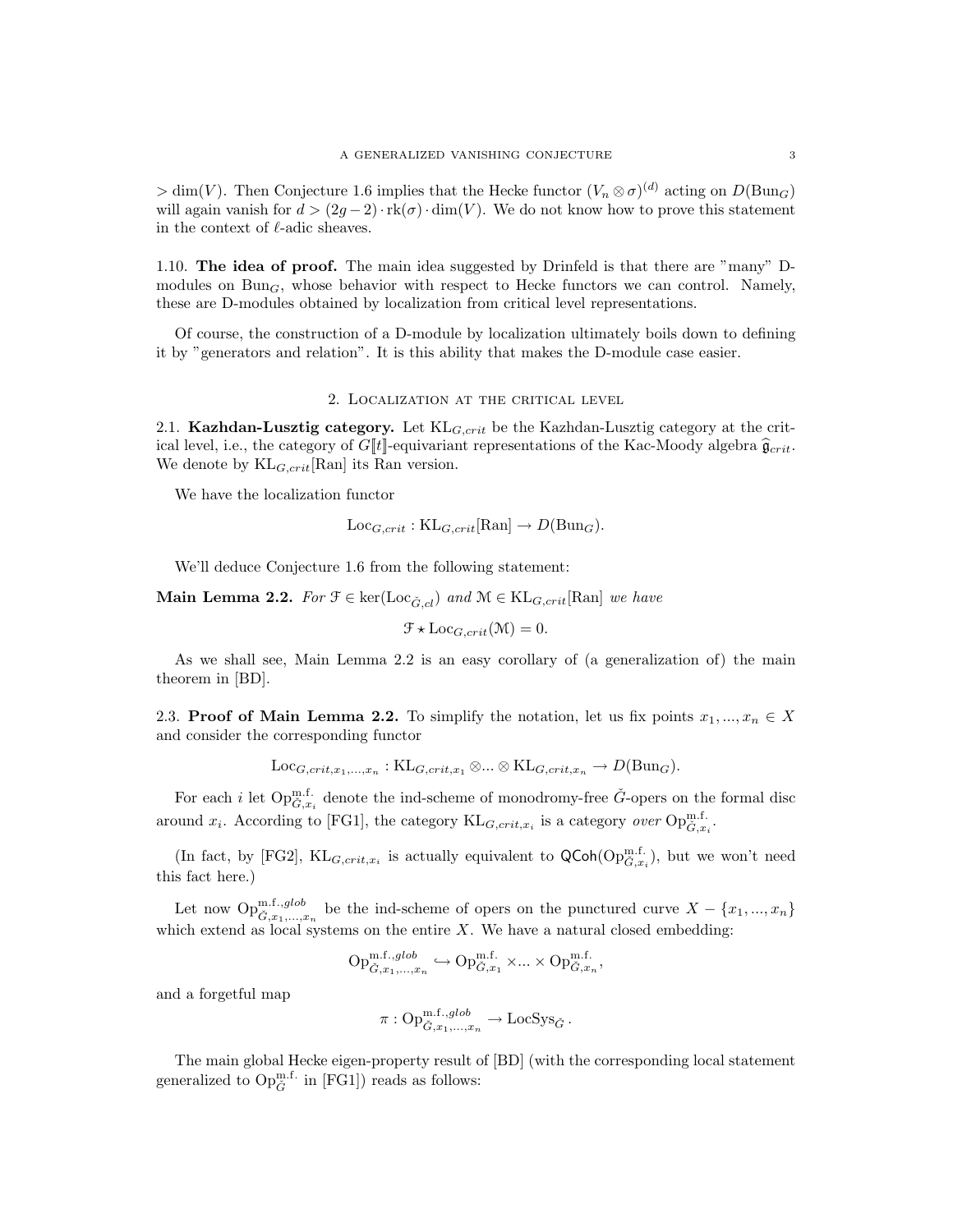Theorem 2.4.

(1) The functor

$$
Loc_{G,crit,x_1,...,x_n} : KL_{G,crit,x_1} \otimes ... KL_{G,crit,x_n} \to D(Bun_G)
$$

canonically factors as

 $KL_{G,crit,x_1} \otimes ... \otimes KL_{G,crit,x_n} \rightarrow$  $\rightarrow (\mathrm{KL}_{G,crit,x_1} \otimes ... \otimes \mathrm{KL}_{G,crit,x_n}) \underset{\mathrm{Op}_{G,x_1}^{\mathrm{m.f.}} \times ... \times \mathrm{Op}_{G,x_n}^{\mathrm{m.f.}}}{\times}$  $\mathrm{Op}^{\mathrm{m.f.},glob}_{\check{G},x_1,\ldots,x_n} \to D(\mathrm{Bun}_G).$ 

(2) The resulting functor

$$
\text{Loc}_{G,crit,x_1,\ldots,x_n}^{glob} : (\text{KL}_{G,crit,x_1} \otimes \ldots \otimes \text{KL}_{G,crit,x_n}) \underset{\text{Op}_{\tilde{G},x_1}^{\text{m.f.}} \times \ldots \times \text{Op}_{\tilde{G},x_n}^{\text{m.f.}}, \text{Op}_{\tilde{G},x_1,\ldots,x_n}^{\text{m.f.},glob} \rightarrow D(\text{Bun}_G)
$$

satisfies

$$
\mathcal{F} \star \text{Loc}_{G,crit,x_1,\ldots,x_n}^{glob}(\mathcal{M}) \simeq \text{Loc}_{G,crit,x_1,\ldots,x_n}^{glob} \left( \pi^*(\text{Loc}_{\check{G},cl}(\mathcal{F})) \underset{\mathcal{O}_{\text{Op}_{\check{G},x_1,\ldots,x_n}}^{\text{on } f, glob}}{\otimes} \mathcal{M} \right).
$$

It is clear that Theorem 2.4 implies the statelemt of Main Lemma 2.2.

2.5. The rest of the argument. The rest of this section is devoted to showing how Main Lemma 2.2 implies the statement of Conjecture 1.6.

If it was the case that the essential image of the functor  $\text{Loc}_{G,crit}$  generated  $D(\text{Bun}_G)$ , the conclusion would be immediate. Unfortunately, the above generation statement is false because of the non-quasi-comactness of  $Bun(G)$ . However, the degree of its failure is controllable.

2.6. Eisenstein series. For a parabolic  $P \subset G$  with a Levi M, let Eisen denote the corresponding (non-compactified) Eisenstein series functor

$$
D(\mathrm{Bun}_M) \to D(\mathrm{Bun}_G).
$$

The following piece of theory has been developed in [BG2] for  $B = T$ , but we expect that no major difficulties will arise in its generalization to the case of an arbitrary parabolic.

By induction on semi-simple rank, we can assume that Conjecture 1.6 holds for  $M$ . Here is the summary of the main results of [BG2] (generalized to any parabolic) of how Hecke functors interact with Eisenstein series:

**Theorem 2.7.** Let  $\check{P}$  is the corresponding parabolic in  $\check{G}$ , and let

 ${\rm LocSys}_{\check G} \stackrel{\mathfrak{p}_{spec}}{\longleftarrow} {\rm LocSys}_{\check P} \stackrel{\mathfrak{q}_{spec}}{\longrightarrow} {\rm LocSys}_{\check M}$ 

denote the natural projections. We have:

(1) The functor

 $Eis_! : D(Bun_M) \to D(Bun_G)$ 

naturally factors through a functor

$$
\mathrm{Eis}_{!}^{enh}: D(\mathrm{Bun}_M) \underset{\mathrm{LocSys}_{\tilde{M}}}{\times} \mathrm{LocSys}_{\tilde{P}} \to D(\mathrm{Bun}_G).
$$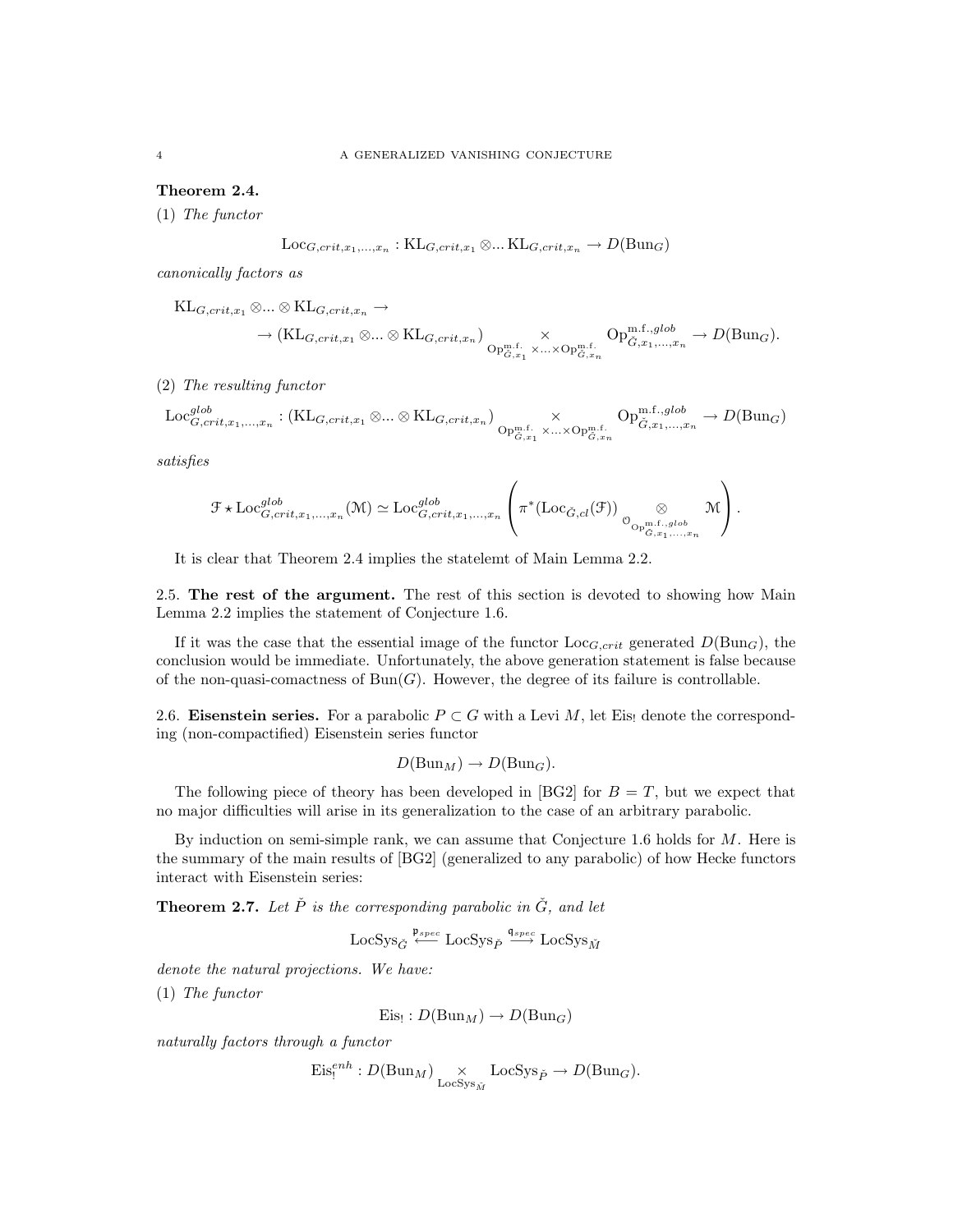(2) For  $\mathcal{F} \in \text{Rep}(\check{G})[\text{Ran}]$  and  $\mathcal{M} \in D(\text{Bun}_M) \underset{\text{LocSys}_{\check{M}}}{\times} \text{LocSys}_{\check{P}}$  we have a natural isomorphism

$$
\mathcal{F} \star \mathrm{Eis}_{!}^{enh}(\mathcal{M}) \simeq \mathrm{Eis}_{!}^{enh}\left(\mathfrak{p}_{spec}^{*}(\mathrm{Loc}_{\check{G},cl}(\mathcal{F})) \underset{\mathcal{O}_{\mathrm{LocSys}_{\check{P}}}}{\otimes} \mathcal{M}\right).
$$

2.8. Generation of  $D(\text{Bun}_G)$ . Let  $D(\text{Bun}_G)^{\text{Eis}} \subset D(\text{Bun}_G)$  be the full subcategory generated by the essential images of the functors Eis, for all parabolics. From Theorem 2.7 above, we obtain:

**Corollary 2.9.** For  $\mathcal{F} \in \text{ker}(\text{Loc}_{\check{G},cl}),$  we have  $\mathcal{F} \star \mathcal{M} = 0$  for  $\mathcal{M} \in D(\text{Bun}_G)^{\text{Eis}}$ .

Thus, we obtain that Conjecture 1.6 follows from the next assertion:

**Proposition 2.10.** The essential image of the functor  $\text{Loc}_{G,\kappa}$  together with  $D(\text{Bun}_G)^{\text{Eis}}$  generate  $D(\text{Bun}_G)$ .

In the statement of the proposition,  $\kappa$  is any level, not necessarily critical. The rest of the section is devoted to the proof of Proposition 2.10.

2.11. The cuspidal subcategory. The functors Eist are easily seen to send compact objects to compact ones. In particular, the subcategory  $D(\text{Bun}_G)^{\text{Eis}}$  is generated by objects that are compact in  $D(\text{Bun}_G)$ . Let  $D(\text{Bun}_G)^{cusp}$  be the right orthogonal of  $D(\text{Bun}_G)^{Eis}$ . We obtain that  $D(Bun_G)^{cusp}$  is a full subcategory closed under colimits, and the embedding

$$
D(\mathrm{Bun}_G) \hookleftarrow D(\mathrm{Bun}_G)^{cusp} : e
$$

admits a left adjoint, deboted **c**, which realizes  $D(\text{Bun}_G)^{cusp}$  as a localization with respect to  $D(\text{Bun}_G)^{\text{Eis}}$ .

We have:

**Lemma 2.12.** There exists an open substack of finite type  $j : U \rightarrow Bun_G$ , such that for every  $\mathcal{F} \in D(\text{Bun}_G)^{cusp}$ , the canonical arrow

$$
\mathfrak{F} \to j_* \circ j^*(\mathfrak{F})
$$

is an isomorphism.

In other words, the functor e can be canonically factored as

$$
D(\text{Bun}_G)^{cusp} \xrightarrow{\mathbf{e}'} D(\mathbf{U}) \xrightarrow{j_*} D(\text{Bun}_G).
$$

Corollary 2.13. The functor c can be canonically factored as

$$
D(Bun_G) \xrightarrow{j^*} D(U) \xrightarrow{c'} D(Bun_G)^{cusp}.
$$

Thus, we obtain that Proposition 2.10 follows from the next general statement:

**Proposition 2.14.** For any open substack  $U \subset \text{Bun}_G$  of finite type, the essential image of the composed functor

$$
\text{KL}_{G,\kappa}[\text{Ran}] \stackrel{\text{Loc}_{G,\kappa}}{\to} D(\text{Bun}_G) \stackrel{j^*}{\to} D(\mathbf{U})
$$

generates  $D(U)$ . In fact, the above functor sends compact objects to compacts and realizes  $D(\mathbf{U})$  as a localization of  $KL_{G,\kappa}[\text{Ran}]$  (i.e., the right adjoint is fully faithful).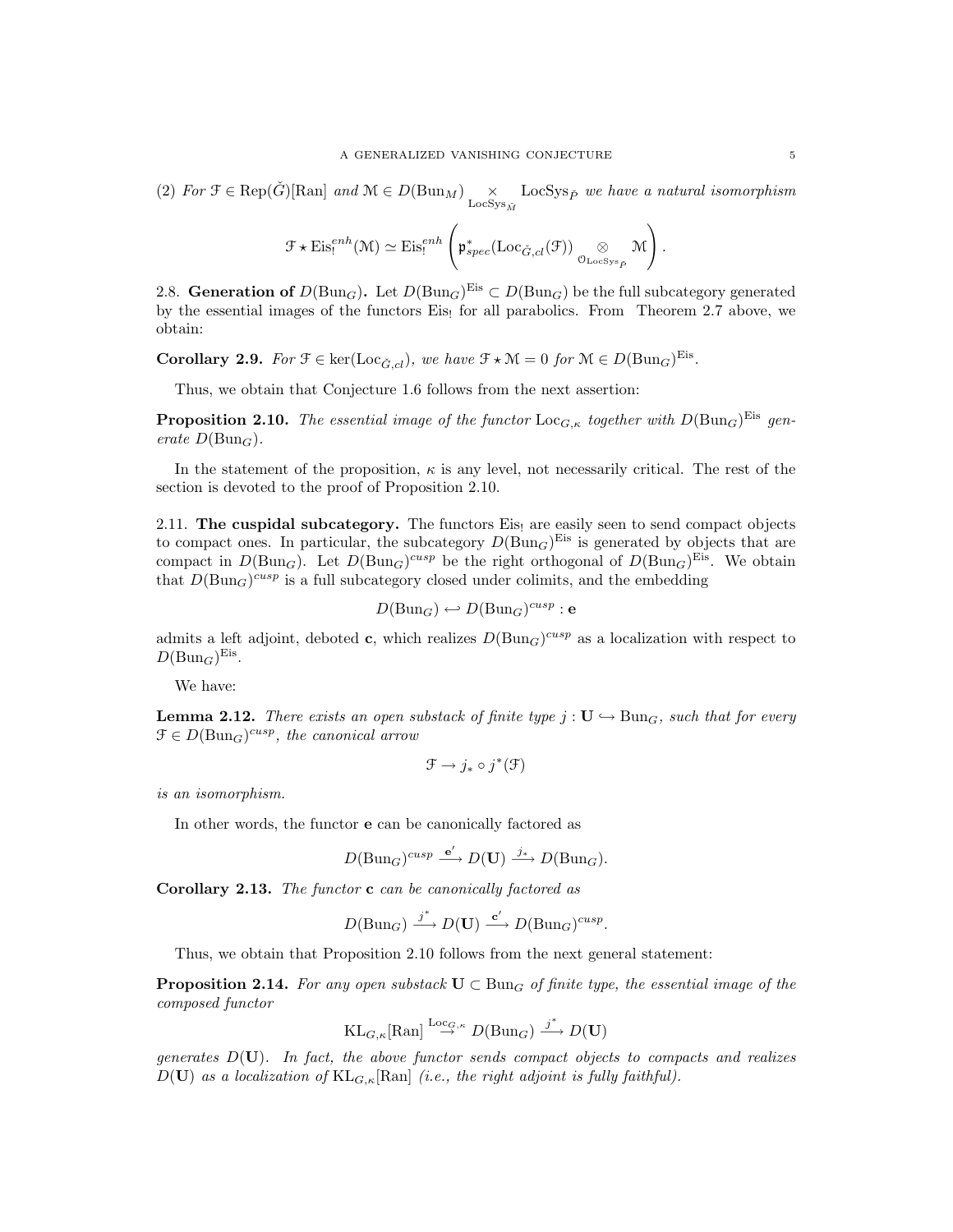2.15. Proof of Proposition 2.14. To avoid clashing notation, let us denote  $D(\text{Bun}_G)$  by  $D(\text{Bun}_G)_{\kappa}$  to emphasize the dependence on the level.

The fact that  $\text{Loc}_{G,\kappa}$  sends compact objects from  $\text{KL}_{G,\kappa}[\text{Ran}]$  to objects in  $D(\text{Bun}_G)_{\kappa}$  that are compact when restricted to any open of finite type is easy:  $KL_{G,\kappa}[\text{Ran}]$  admits Weyl modules as compact generators, which under  $\text{Loc}_{G,\kappa}$  go to D-modules induced from vector bundles.

Consider now the following general set-up. Let  $F: \mathbf{C}_1 \to \mathbf{C}_2$  be a functor between compactly generated categories. Assume that F sends compact objects to compact ones. Let  $F^{op}: \mathbb{C}_1^{\vee} \to$ C<sup>∨</sup> <sup>2</sup> be the corresponding Verdier-dual functor, i.e., one obtained by ind-extension of the functor

$$
F^{op} : ((\mathbf{C}_1^{\vee})^c \simeq \mathbf{C}_1^{op}) \to ((\mathbf{C}_2^{\vee})^c \simeq \mathbf{C}_2^{op}).
$$

Let  $R_i \in \mathbb{C}_i^{\vee} \otimes \mathbb{C}_i$  be the object corresponding to the identity functor. We have a natural map

$$
(F \otimes F^{op})(R_1) \to R_2.
$$

It is easy to see that F realizes  $C_2$  as a localization of  $C_1$  if and only if the above map is an isomorphism.

In our situation

$$
\mathbf{C}_1:=\mathrm{KL}_{G,\kappa}[\mathrm{Ran}],\ \mathbf{C}_1^\vee=\mathrm{KL}_{G,-\kappa}[\mathrm{Ran}],\ \mathbf{C}_2=D(\mathbf{U})_\kappa,\ \mathbf{C}_2^\vee=D(\mathbf{U})_{-\kappa},\ F=j^*\circ \mathrm{Loc}_{G,\kappa}\,.
$$

In this case  $F^{op}$  identifies with  $j^* \circ Loc_{G, -\kappa}$ . The object  $R_1$  is the factorization algebra corresponding to  $\text{CDO}(G)_{\kappa,-\kappa}$ . The resulting isomorphism follows from the following:

**Lemma 2.16.** In  $D(\text{Bun}_G \times \text{Bun}_G)_{\kappa,-\kappa} \simeq D(\text{Bun}_G)_{\kappa} \otimes D(\text{Bun}_G)_{-\kappa}$  there is a canonical isomorphism:

 $(\text{Loc}_{G,\kappa} \otimes \text{Loc}_{G,-\kappa})(\text{CDO}(G)_{\kappa,-\kappa}[\text{Ran}]) \simeq \Delta_*(\omega_{\text{Bun}_G}).$